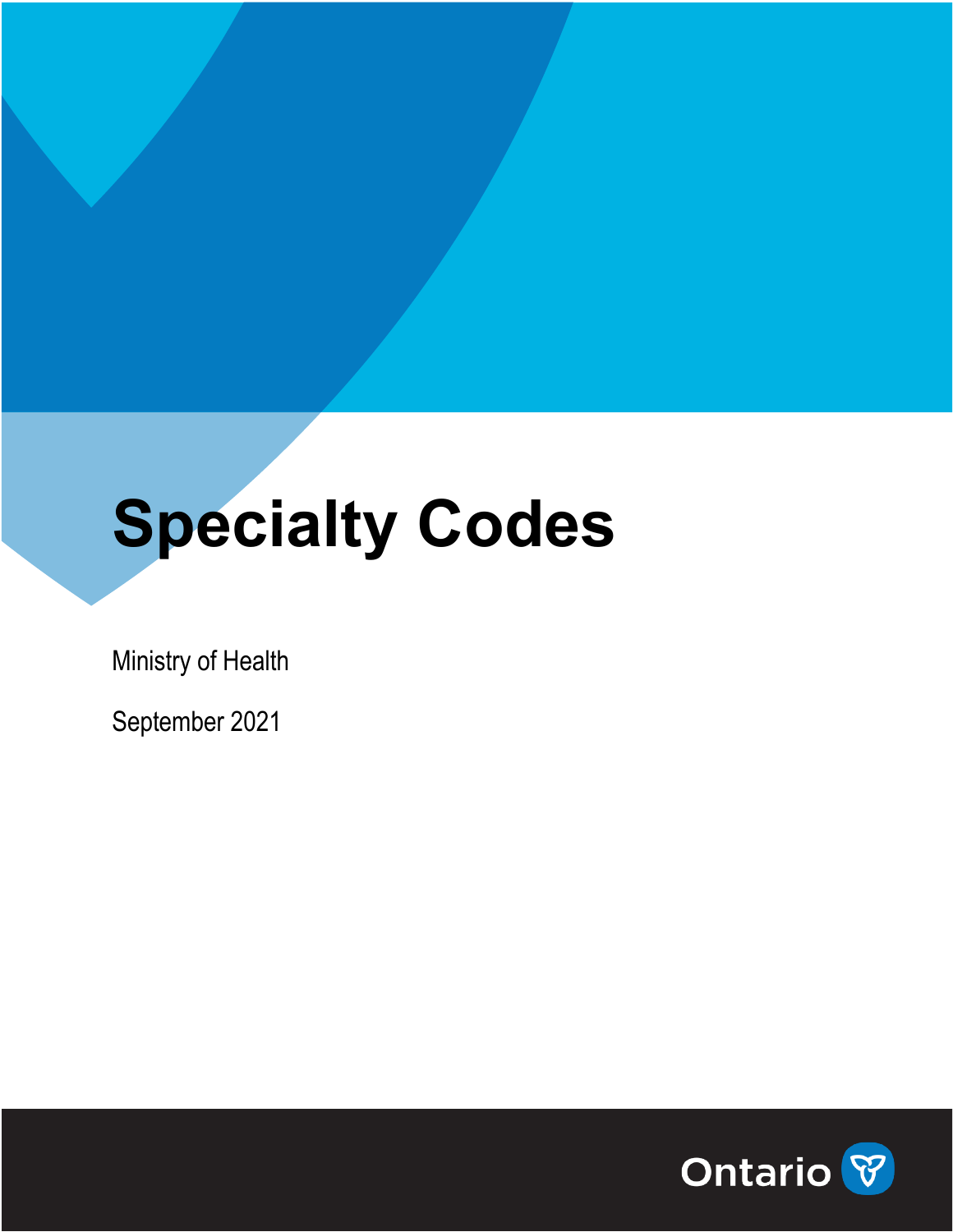# **Table of Contents**

## **Specialty Codes**

This is a list of health care provider specialties or disciplines recognized by the Royal [College of Physicians and Surgeons of Canada](http://www.royalcollege.ca/rcsite/home-e) relevant to services covered by the Ministry of Health.

## **Physician specialty codes**

| <b>Specialty</b><br>Code | Physician specialty or discipline              |
|--------------------------|------------------------------------------------|
| 00                       | <b>Family Practice and Practice In General</b> |
| 01                       | Anaesthesia                                    |
| 02                       | Dermatology                                    |
| 03                       | <b>General Surgery</b>                         |
| 04                       | Neurosurgery                                   |
| 05                       | <b>Community Medicine</b>                      |
| 06                       | <b>Orthopaedic Surgery</b>                     |
| 07                       | Geriatrics                                     |
| 08                       | <b>Plastic Surgery</b>                         |
| 09                       | <b>Cardiovascular and Thoracic Surgery</b>     |
| 11                       | <b>Critical Care Medicine</b>                  |
| 12                       | <b>Emergency Medicine</b>                      |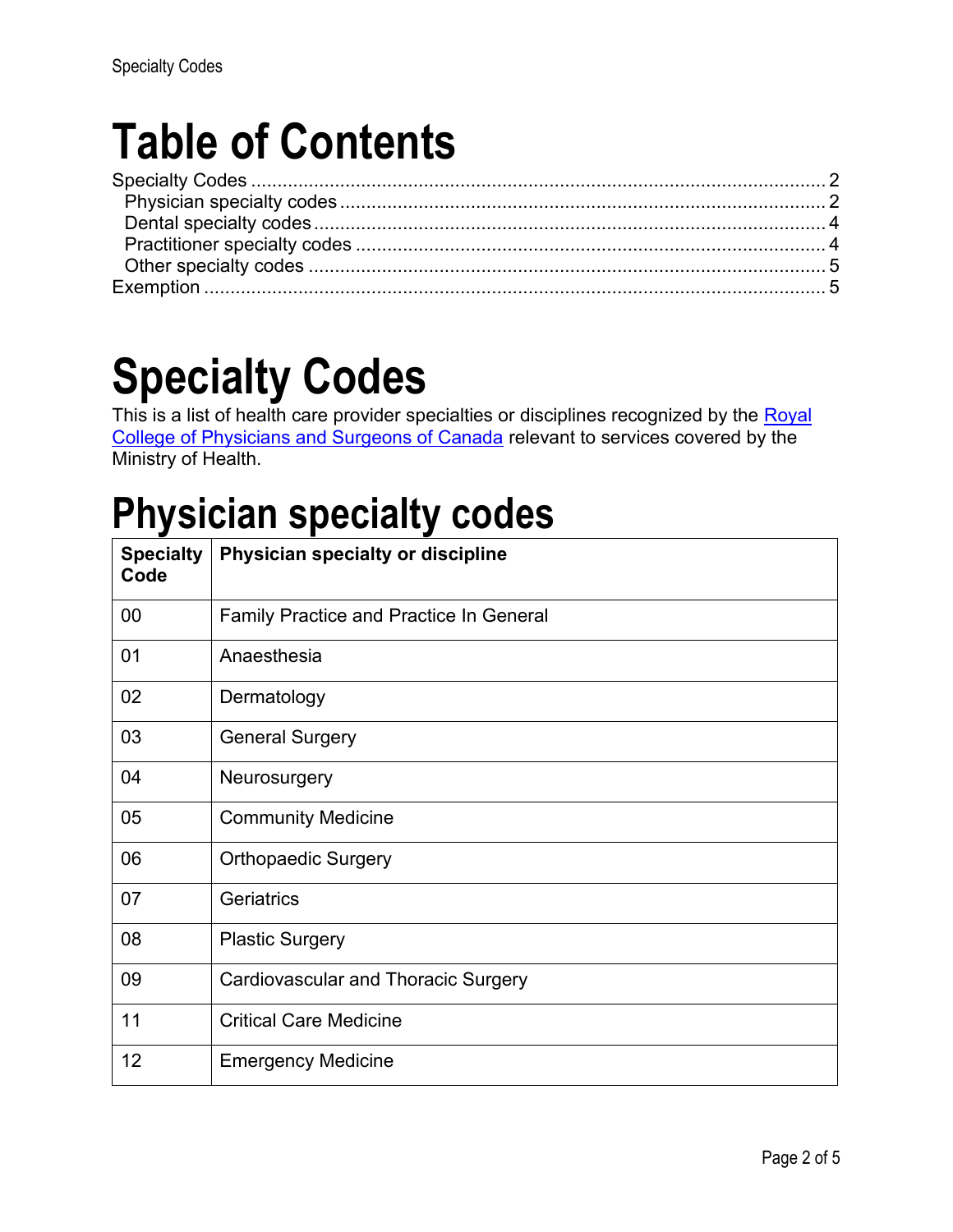| <b>Specialty</b><br>Code | Physician specialty or discipline |
|--------------------------|-----------------------------------|
| 13                       | <b>Internal Medicine</b>          |
| 15                       | Endocrinology                     |
| 16                       | Nephrology                        |
| 17                       | <b>Vascular Surgery</b>           |
| 18                       | Neurology                         |
| 19                       | Psychiatry                        |
| 20                       | <b>Obstetrics and Gynaecology</b> |
| 22                       | Genetics                          |
| 23                       | Ophthalmology                     |
| 24                       | Otolaryngolgy                     |
| 26                       | Paediatrics                       |
| 27                       | Non-Physician Lab Director        |
| 28                       | Laboratory Medicine               |
| 29                       | Microbiology                      |
| 30                       | <b>Clinical Biochemistry</b>      |
| 31                       | <b>Physical Medicine</b>          |
| 33                       | <b>Diagnostic Radiology</b>       |
| 34                       | <b>Radiation Oncology</b>         |
| 35                       | Urology                           |
| 41                       | Gastroenterology                  |
| 44                       | <b>Medical Oncology</b>           |
| 46                       | <b>Infectious Disease</b>         |
| 47                       | <b>Respiratory Disease</b>        |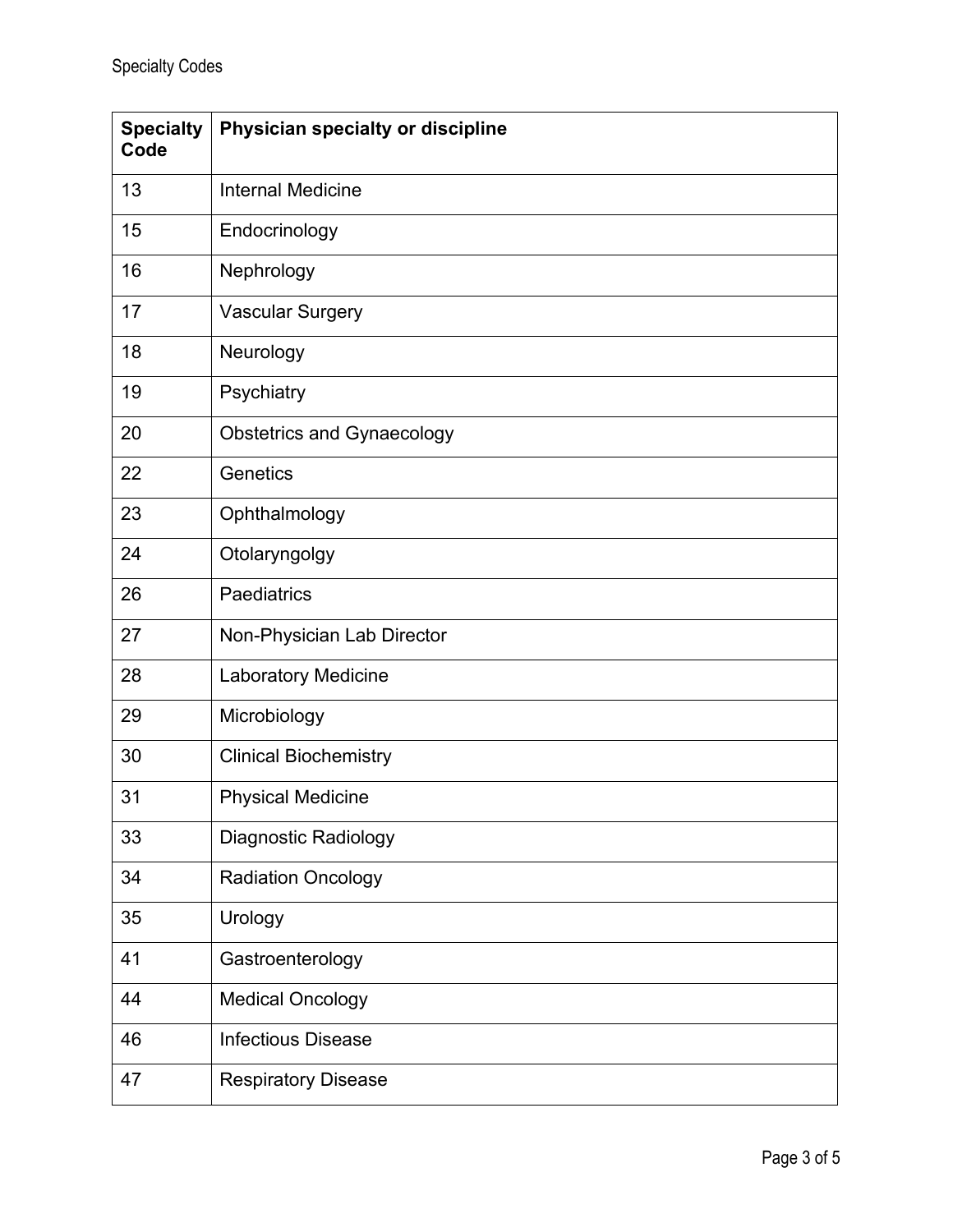| <b>Specialty</b><br>Code | Physician specialty or discipline |
|--------------------------|-----------------------------------|
| 48                       | Rheumatology                      |
| 60                       | Cardiology                        |
| 61                       | Haematology                       |
| 62                       | Clinical Immunology               |
| 63                       | <b>Nuclear Medicine</b>           |
| 64                       | <b>Thoracic Surgery</b>           |

#### **Dental specialty codes**

| <b>Specialty</b><br>Code | Dental specialty or discipline |
|--------------------------|--------------------------------|
| 49                       | <b>Dental Surgery</b>          |
| 50                       | <b>Oral Surgery</b>            |
| 51                       | <b>Orthodontics</b>            |
| 52                       | Paedodontics                   |
| 53                       | Periodontics                   |
| 54                       | Oral Pathology                 |
| 55                       | Endodontics                    |
| 70                       | Oral Radiology                 |
| 71                       | Prosthodontics                 |

## **Practitioner specialty codes**

| Code | Specialty   Practitioner specialty or discipline |
|------|--------------------------------------------------|
| 56   | Optometry / Optometrist                          |